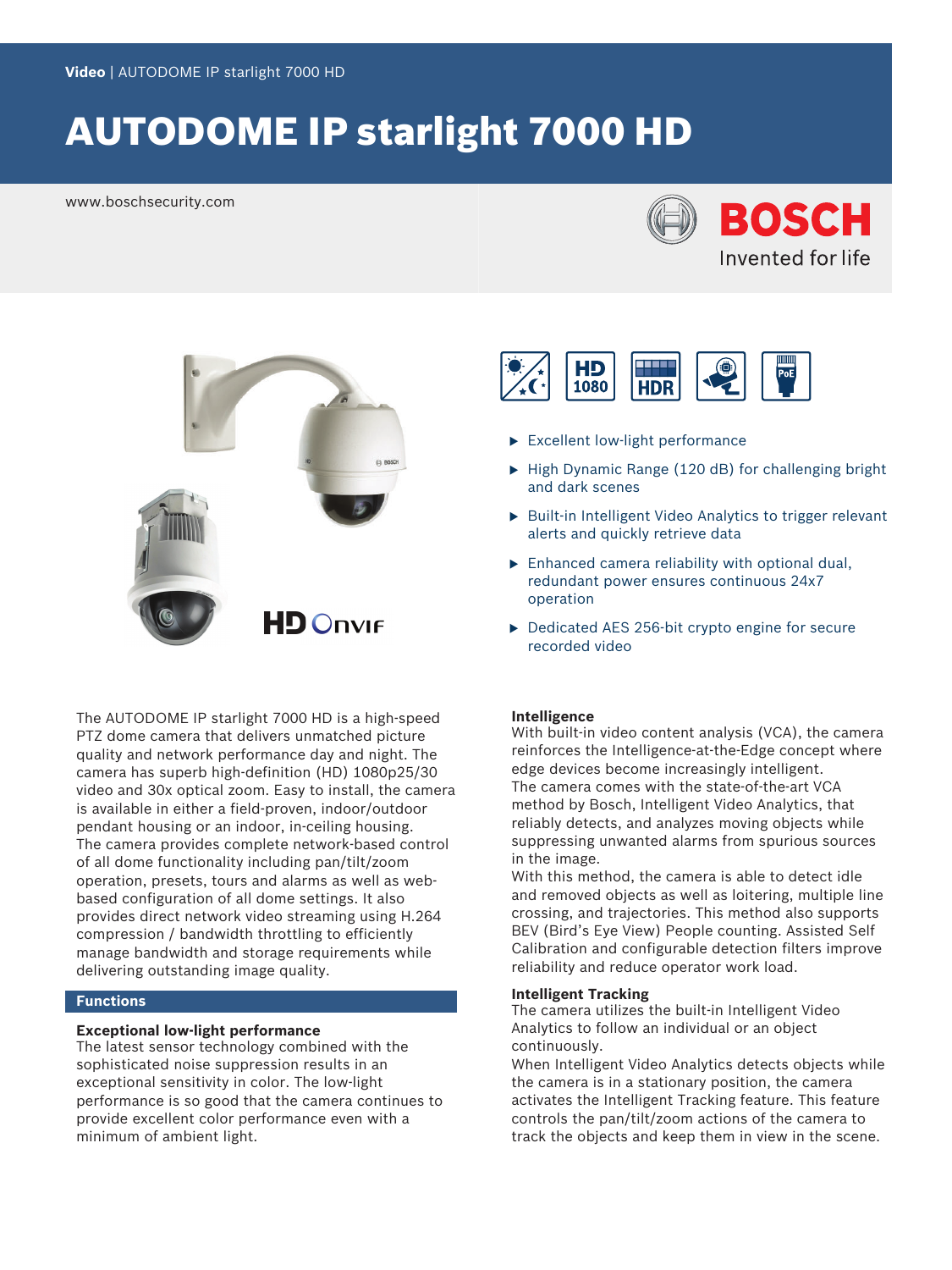The new Intelligent Tracking is based on robust flow detection algorithms which can reliably track moving objects even under challenging scenes.

The tracking and detection reliability can be enhanced further with virtual masking for scenes with a lot of background motion such as trees or other objects creating constant motion in the scene.

The camera supports three modes for Intelligent Tracking:

Auto mode: When configured in this mode, the camera actively analyzes the video to detect any moving object. If it detects movement, it begins to track the object. This mode is most useful for scenarios where normally no motion is expected.

One Click mode: In this mode, users can click an object moving in the live video image to enable the camera to track the movement of the selected object. This mode is most useful for scenarios where normal scene activity is expected.

Triggered mode: In this mode, the camera continuously analyzes the scene for alarms or rule violations. If a rule is violated, it triggers the advanced tracking feature of the camera to start following the object / person that triggered the alarm.

This unique combination of robust Intelligent Video Analytics and Intelligent Tracking allows the camera to track moving objects of interest without getting distracted by other moving objects in the scene.

## **Virtual masking**

The camera offers Virtual Masking, which gives users flexibility to mask parts of the scene which should not be considered for flow analysis to trigger Intelligent Tracking. This allows users to mask from IVA/Tracking any background motion (moving trees, pulsating lights, and busy roads) in the scene without blocking the motion from the video.

#### **Dual power options**

All AUTODOME starlight models can be powered by either a PoE+ (IEEE 802.3at)-capable network switch or a High PoE midspan.

In a PoE configuration, a single cable connection provides power while simultaneously supporting data and video transmission.

For additional system reliability, users can connect 24 VAC power and PoE to provide fully redundant power to the camera without disruption to operation.

## **DORI coverage**

DORI (Detect, Observe, Recognize, Identify) is a standard system (EN-62676-4) for defining the ability of a camera to distinguish persons or objects within a covered area. The maximum distance at which a camera/lens combination can meet these criteria is shown below:

|                 | <b>DORI</b>          | <b>Distance</b>   |                  |
|-----------------|----------------------|-------------------|------------------|
|                 | definition           | <b>WIDE 1X</b>    | <b>TELE 30X</b>  |
| <b>Detect</b>   | $25 \text{ px/m}$    | 62m               | 1913 m           |
|                 | $(8 \text{ px/ft})$  | (193 ft)          | (5978 ft)        |
| Observe         | $63 \text{ px/m}$    | 25m               | 759 m            |
|                 | $(19 \text{ px/ft})$ | (81 ft)           | (2517 ft)        |
| Recognize       | $125 \text{ px/m}$   | 12 <sub>m</sub>   | 383 <sub>m</sub> |
|                 | $(38 \text{ px/ft})$ | $(41 \text{ ft})$ | (1259 ft)        |
| <b>Identify</b> | $250 \text{ px/m}$   | 6m                | 191 <sub>m</sub> |
|                 | $(76 \text{ px/ft})$ | (20 ft)           | (629 ft)         |



# **Five (5) pre-programmed user modes**

Five pre-programmed but configurable user modes, optimized with the best settings for a variety of typical applications, make on-site programming easy and userfriendly. Users select from the menu the mode that best defines the environment in which the camera is installed:

- Outdoor General day-to-night changes with sun highlights and street lighting
- Indoor Ideal mode for indoor applications where lighting is constant and not changing
- Low light Optimized for sufficient details at low light
- Motion Monitoring traffic or fast moving objects; motion artifacts are minimized
- Vibrant Enhanced contrast color reproduction and sharpness

Users have the ability to customize these modes, if necessary, for the specific requirements of the site.

#### **Image Stabilization**

As PTZ cameras continue to increase their optical zoom capabilities, image stabilization becomes critical to eliminate movement caused by unstable camera mounts. Minor movement of the camera mount can shift the field of view by a large distance when the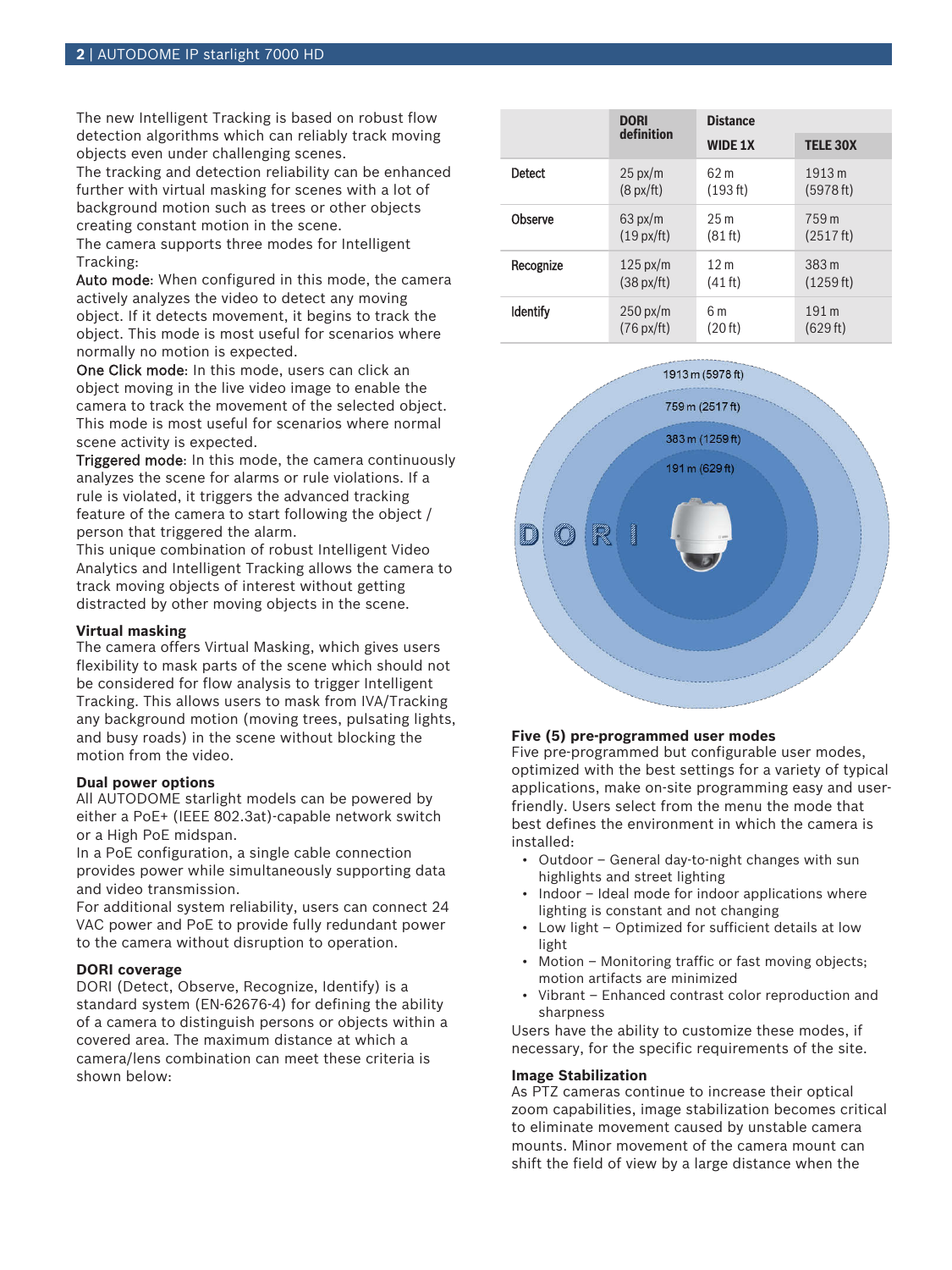camera is zoomed to a high value. This can render images unusable. The camera incorporates an Image Stabilization algorithm that allows the camera to detect continuous vibration. If it detects vibration, the camera dynamically corrects the shaky video in both the vertical and horizontal axis, resulting in exceptional image clarity and a stable field of view on the monitor.

#### **Superior privacy masking**

The camera provides 24 individual, easy to configure privacy masks, with up to 8 displayed in the same scene. As the camera is zoomed, each mask changes size smoothly and quickly, ensuring that the covered object cannot be seen in most cases.

#### **Sophisticated alarm responses**

The camera supports advanced alarm control that uses sophisticated rules-based logic to determine how to manage alarms. In its most basic form, a "rule" could define which input(s) should activate which output(s). In a more complex form, inputs and outputs can be combined with pre-defined or user-specified commands to perform advanced camera functions.

#### **PTZ drive and mechanism**

The AUTODOME 7000 supports 256 pre-positions and two styles of Guard Tours: Preset and Record/ Playback. Users can configure the preset standard tour with as many as 256 sequential pre-positions, with a configurable dwell time between pre-positions. The AUTODOME Series also provides support for two recorded tours, which are recorded macros of an operator's movements, including pan, tilt, and zoom activities, and can be played back with the click of a button.

Pan and tilt preset repeatability are accurate to within ±0.1 degrees to ensure that the correct scene is captured every time. The camera delivers variable pan/ tilt speeds from a crawl speed of only 0.1 degrees per second to a full 400 degrees per second. The camera is capable of pan speeds of 400 degrees per second and tilt speeds of 300 degrees per second between prepositions. The camera provides a tilt angle 18 degrees above the horizon, and a pan range of up to 360 degrees continuous rotation.

#### **Content Based Imaging Technology**

Content Based Imaging Technology (CBIT) is used to radically improve image quality in all lighting conditions and to identify areas for enhanced processing. The camera examines the scene using intelligent video analytics and provides feedback to retune the image processing. This provides better detail in the areas that matter and better all-round performance.

## **Intelligent Defog**

Users can configure the mode to be active continuously, or to activate automatically when the video analytics in the camera detect fog and add light to the video image (and then deactivate when the fog clears or the scene changes).

#### **Intelligent Dynamic Noise Reduction reduces bandwidth and storage requirements**

The camera uses Intelligent Dynamic Noise Reduction which actively analyzes the contents of a scene and reduces noise artifacts accordingly. The low-noise image and the efficient H.264 compression technology provide clear images while reducing bandwidth and storage by up to 50% compared to other H.264 cameras. This results in reduced-bandwidth streams that still retain a high image quality and smooth motion. The camera provides the most usable image possible by cleverly optimizing the detail-to-bandwidth ratio.

#### **Bitrate optimized profile**

The average typical optimized bitrate in kbits/s for various frame rates is shown in the table:

| <b>IPS</b>     | 1080p | 720p | 480p |
|----------------|-------|------|------|
| 60             | --    | 2600 | 2000 |
| 30             | 2600  | 1300 | 1000 |
| 15             | 2100  | 1100 | 800  |
| 10             | 1800  | 1000 | 700  |
| 5              | 1250  | 600  | 450  |
| $\mathfrak{D}$ | 500   | 270  | 200  |

Actual bitrate may vary depending on the scene complexities and encoding configurations.

#### **Common product platform (CPP4)**

The camera has an advanced, efficient H.264 encoder (CPP4) embedded for high quality HD streaming video and very efficient streaming and network capabilities. The new platform supports simultaneous streaming of individually configurable HD streams, and allows a choice of HD resolution in combination of SD resolutions.

## **Advanced streaming**

The camera offers advanced streaming capabilities so that you can configure the camera to take advantage of the latest network technology.

The camera is designed on the most efficient and powerful H.264 encoding platform capable of delivering high-quality HD video with very low network load. The new intelligent encoding capabilities drops the bandwidth consumption to extremely low levels if the camera detects no motion in the scene. The camera is capable of quad streaming which allows the camera to be configured to deliver independent, configurable streams for live viewing, recording, or remote monitoring on constrained bandwidths.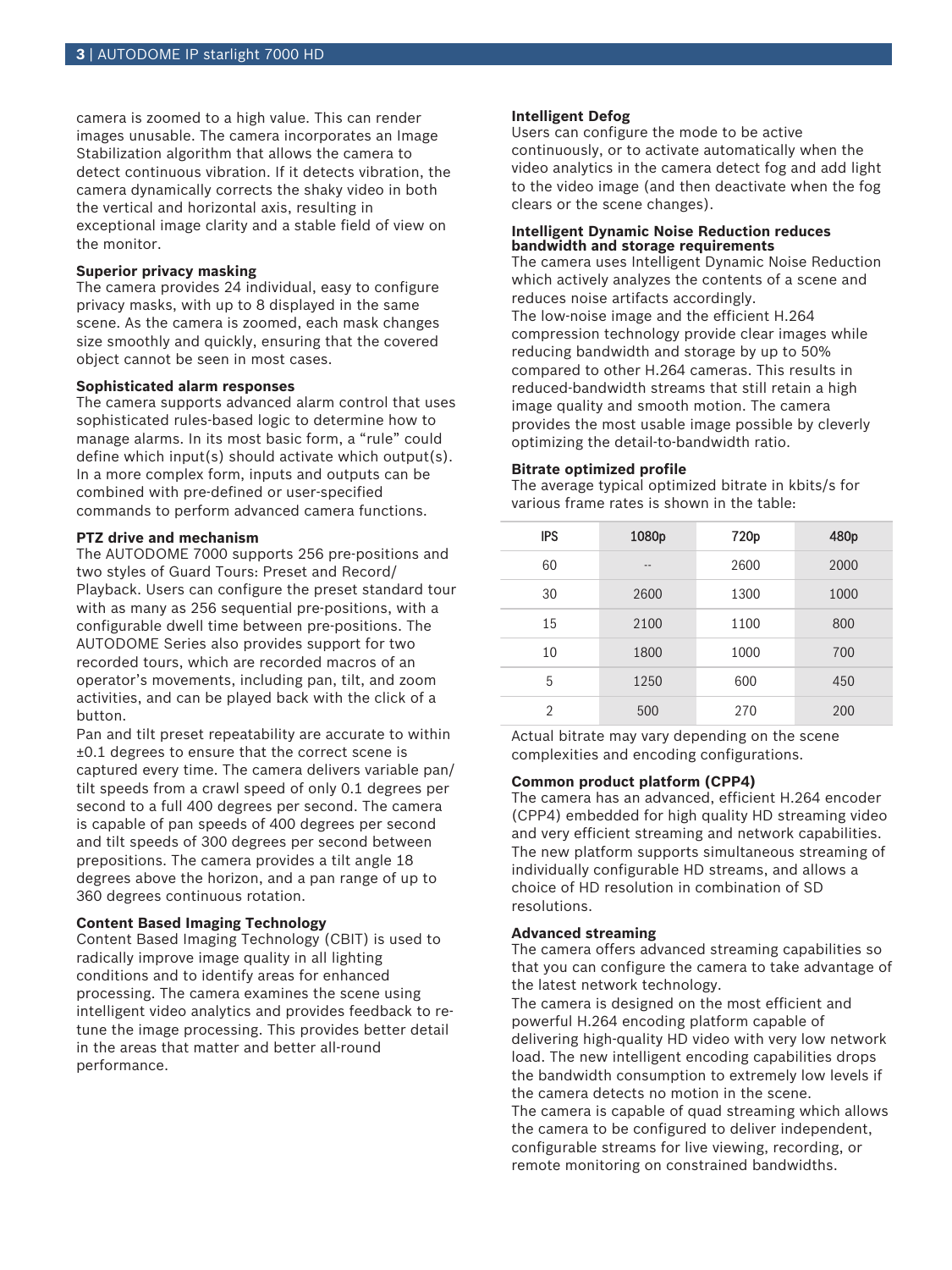## **Recording and storage management**

A memory card (SD (Secure Digital), SDHC (Secure Digital High Capacity), or SDXC (Secure Digital eXtended Capacity)) can be used for local alarm recording or for Automatic Network Replenishment (ANR) to improve the overall recording reliability. Recording management can be controlled by the Bosch Video Recording Manager (VRM), or the camera can use iSCSI targets directly without any recording software.

## **ONVIF conformant**

The camera conforms to the ONVIF (Open Network Video Interface Forum) specification which guarantees interoperability between network video products regardless of manufacturer. The ONVIF Profile S specification allows easy integration with other conformant devices and VMS. ONVIF conformant devices are able to exchange live video, audio, metadata, and control information, and ensure that they are automatically discovered and connected to network applications such as video management systems.

#### **Data security**

Special measures have been put in place to ensure the highest level of security for device access and data transport. The three-level password protection with security recommendations allows users to customize device access. Web browser access can be protected using HTTPS and firmware updates can also be protected with authenticated secure uploads. The on-board Trusted Platform Module (TPM) and Public Key Infrastructure (PKI) support, guarantee superior protection from malicious attacks. The 802.1x network authentication with EAP/TLS, supports TLS 1.2 with updated cipher suites including AES 256 encryption.

The advanced certificate handling offers:

- Self-signed unique certificates automatically created when required
- Client and server certificates for authentication
- Client certificates for proof of authenticity
- Certificates with encrypted private keys

## **Ease of installation and servicing**

The camera has been designed for quick and easy installation, a key feature from Bosch IP video products. All housings feature recessed screws and latches for increased tamper resistance. Indoor/outdoor pendant housings are rated to provide IP66 protection and offer an operating temperature range down to -40 °C (-40 °F). The indoor/outdoor pendant comes fully assembled with a sunshield which can be easily removed for use in indoor applications. In addition, both pendant and in-ceiling camera models have a high-resolution acrylic bubble for enhanced image clarity.

Bosch offers a full complement of hardware and accessories (sold separately) for wall, corner, mast, roof, pipe mount, and in-ceiling applications for indoor and outdoor environments, which allow the camera to be adapted easily to individual site requirements. Remotely upgrade the camera whenever new firmware becomes available. This ensures up-to-date products, thus protecting investment with little effort.

#### **Fiber Optic Kit**

Bosch offers the optional VG4-SFPSCKT, a unique media converter module for use with various Bosch devices. This media converter module is designed to accept a wide-range of 10/100 Mbps SFP modules for use with Multimode or Single-mode optical fiber with LC or SC connectors.

The media converter module along with the SFP module is user-installed directly into the camera's power supply box to provide an integrated fiber optic solution.

## **Unsurpassed reliability**

As with all Bosch products, the camera is designed using the industry's best design process and is subjected to the most stringent testing standards such as HALT (highly accelerated life testing), which pushes the limits of products to ensure reliability throughout their lifetime.

#### **Certifications and approvals**

#### **HD standards**

- Complies with the SMPTE 274M-2008 Standard in:
	- Resolution: 1920x1080
	- Scan: Progressive
	- Color representation: complies with ITU-R BT.709
	- Aspect ratio: 16:9
	- Frame rate: 25 and 30 frames/s
- Complies with the 296M-2001 Standard in:
	- Resolution: 1280x720
	- Scan: Progressive
	- Color representation: complies with ITU-R BT.709
	- Aspect ratio: 16:9
	- Frame rate: 25, 30, 50 and 60 frames/s

| Electromagnetic<br>Compatibility (EMC) | Complies with FCC Part 15, ICES-003, and<br>CE regulations, including latest versions of<br>EN 50130-4.<br>EN 55022:2006 inc. AL:2007,<br>EN 61000-3-3,<br>EN 61000-6-1.<br>EN 61000-6-2, and<br>EN 50121-4 (Railway applications) |
|----------------------------------------|------------------------------------------------------------------------------------------------------------------------------------------------------------------------------------------------------------------------------------|
| Product Safety                         | Complies with UL, CE, CSA, EN, and IEC<br>Standards 60950-1 & 22                                                                                                                                                                   |
| Fnvironmental                          | In-ceiling: IP54, Plenum rated (with acrylic<br>bubble)<br>IK10 rating when using optional bubble VGA-<br>BUBBLE-IK10 (sold separately)<br>Indoor/Outdoor Pendant: IP66, NEMA 4X                                                   |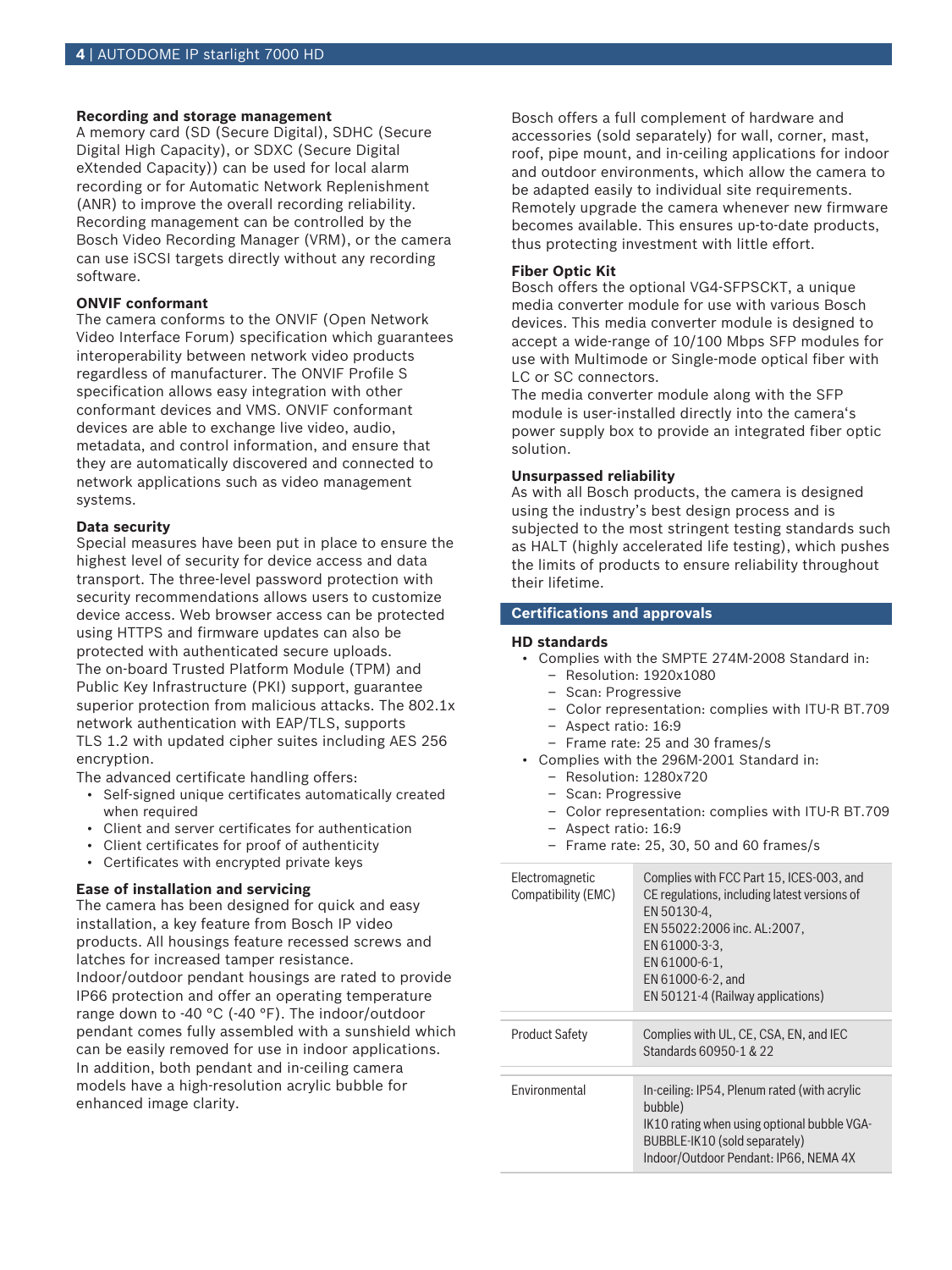ONVIF Conformance EN 50132-5-2

#### **Notice** li.

Conformity to EN 50130-4 One of the following power supply units is required to conform to the EN 50130-4 standard: VG4-A-PSU0, VG4-A-PSU1, VG4-A-PSU2, VG4-A-PA0, VG4-A-PA1, or VG4-A-PA2.

# **Parts included**

# **In-Ceiling**

| <b>Quantity</b> | <b>Item</b>                                                                                              |
|-----------------|----------------------------------------------------------------------------------------------------------|
|                 | AUTODOME IP starlight 7000 HD <b>In-Ceiling</b> camera with<br>tinted acrylic bubble and white trim ring |
|                 | Interface box                                                                                            |
|                 | Optional black trim ring                                                                                 |
|                 | Ceiling gasket (for IP54 conformance)                                                                    |
|                 | Packet of printed Safety literature                                                                      |

# **Outdoor Pendant**

| <b>Quantity</b> | <b>Item</b>                                                                             |
|-----------------|-----------------------------------------------------------------------------------------|
|                 | AUTODOME IP starlight 7000 HD Pendant camera with<br>clear acrylic bubble and sunshield |
|                 | Packet of printed Safety literature                                                     |
| $N = 1 - 1$     |                                                                                         |

#### Notes:

–The pendant can be converted to an indoor pendant by removing the sunshield.

–Mounting hardware and accessories are available separately.

# **Technical specifications**

#### **AUTODOME IP starlight 7000 HD camera**

| Imager                                        | 1/2.8-type Exmor R CMOS sensor                       |
|-----------------------------------------------|------------------------------------------------------|
| <b>Effective Picture Flements</b><br>(Pixels) | 1945 x 1097 (2.13 MP)                                |
| Lens                                          | $30x$ $700m$<br>4.3 mm to 129 mm<br>$F1.6$ to $F4.7$ |
| Field of View (FOV)                           | $2.3^{\circ}$ to 63.7 $^{\circ}$                     |
| Focus                                         | Automatic with manual override                       |
| <b>Iris</b>                                   | Automatic with manual override                       |
| Digital Zoom                                  | 12x                                                  |

#### **Video performance - Sensitivity**

| (3100K, reflectivity 89%, 1/30, F1.6, 30 IRE) |  |  |  |  |
|-----------------------------------------------|--|--|--|--|
|-----------------------------------------------|--|--|--|--|

| Color | $0.0077$ lx |
|-------|-------------|
| Mono  | $0.0008$ lx |

#### **Additional Camera Settings**

| Gain Control                           | Auto/Manual/Max                                                                             |
|----------------------------------------|---------------------------------------------------------------------------------------------|
| <b>Aperture Correction</b>             | Horizontal and vertical                                                                     |
| Electronic Shutter Speed<br>(AES)      | $1/1$ sec to $1/10000$ sec (22 steps)                                                       |
| Signal-to-Noise Ratio<br>(SNR)         | $>55$ dB                                                                                    |
| <b>Backlight Compensation</b><br>(BLC) | On/Off                                                                                      |
| White Balance                          | 2000 K to 10,000 K<br>ATW, AWB Hold, Extended ATW, Manual,<br>Sodium Lamp Auto, Sodium Lamp |
| Day/Night                              | Monochrome, Color, Auto                                                                     |
| Defog mode feature                     | Improves visibility when viewing foggy or<br>other low-contrast scenes.                     |
|                                        |                                                                                             |

# **Dynamic range**

| High Dynamic Range | 120 dB WDR |
|--------------------|------------|
| (HDR) Mode         |            |

#### **Mechanical**

|                    | In-Ceiling                         | Pendant                            |
|--------------------|------------------------------------|------------------------------------|
| Pan Range          | $360^\circ$ cont.                  | $360^{\circ}$ cont.                |
| Tilt Angle         | $1^\circ$ above horizon            | $18^\circ$ above horizon           |
| Pre-position Speed | Pan: $400^{\circ}/s$<br>Tilt: 300% | Pan: $400^{\circ}/s$<br>Tilt: 300% |

## Pan/Tilt Modes

| $\cdot$ Turbo Mode<br>(Manual Control) | Pan: $0.1\% - 400\%$<br>Tilt: $0.1\% - 300\%$                 |                          |
|----------------------------------------|---------------------------------------------------------------|--------------------------|
| • Normal Mode                          | $0.1\frac{\text{°}}{\text{S}} - 120\frac{\text{°}}{\text{S}}$ | $0.1\% - 120\%$          |
| Preset<br>Accuracy                     | $\pm$ 0.1 $\degree$ typ.                                      | $\pm$ 0.1 $\degree$ typ. |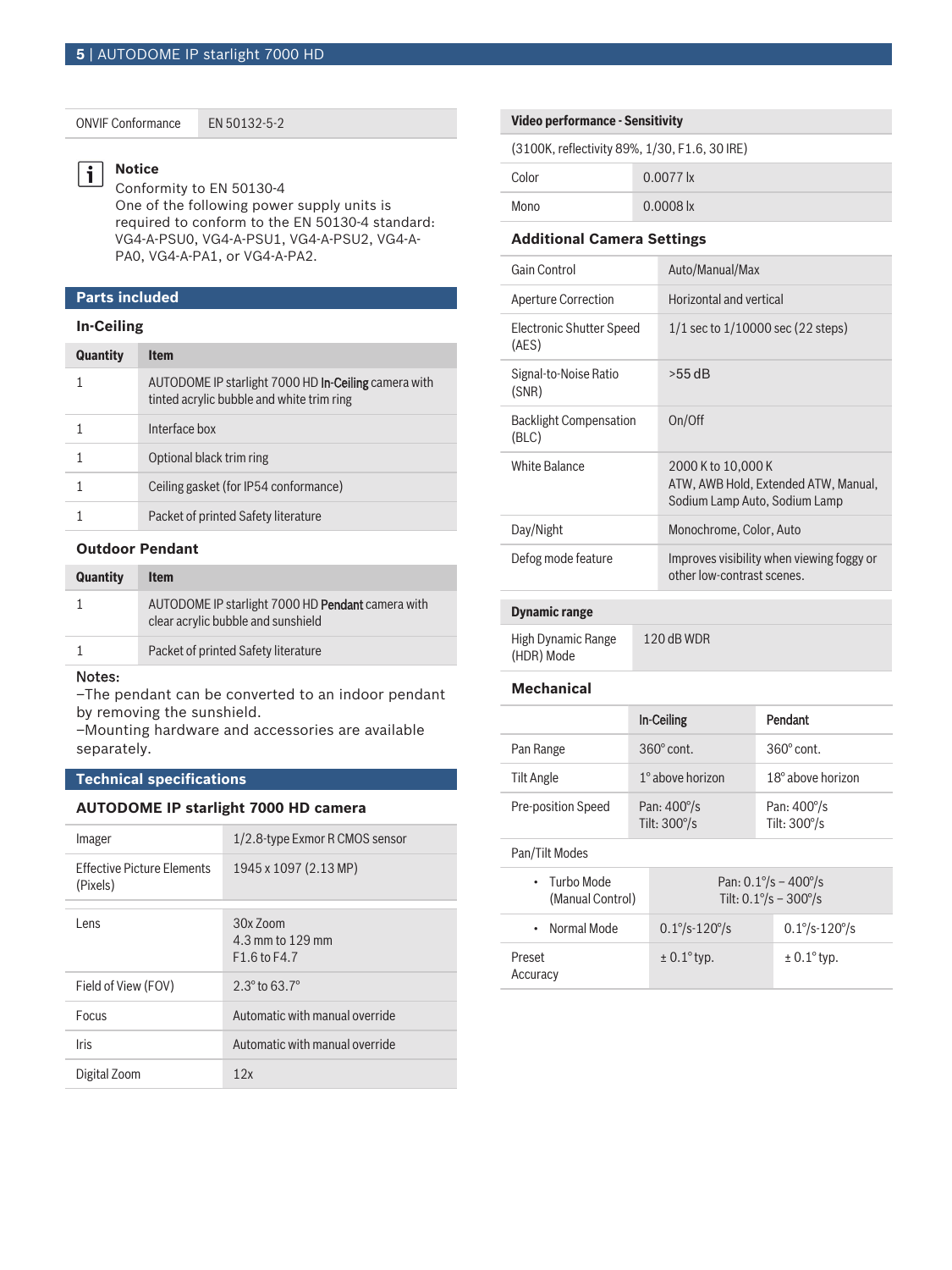## **Electrical**

|                                  | <b>In-Ceiling</b>                                                                                                                                                                                      | Pendant |  |
|----------------------------------|--------------------------------------------------------------------------------------------------------------------------------------------------------------------------------------------------------|---------|--|
| Input Voltage                    | 21-30 VAC, 50/60 Hz; (class II)<br>High PoE (with Bosch Midspan (NPD-6001A);<br>required to power the heater)<br>PoE+ (IEEE 802.3at, class 4 standard) (when used<br>indoors, not powering the heater) |         |  |
| Power<br>Consumption,<br>typical | $60 W / 69 VA$ (heaters on)<br>24W/44<br><b>VA</b><br>or<br>24 W / 44 VA (heaters off / without<br>heater connected in power supply box<br>for indoor applications)                                    |         |  |

# **Surge Suppression**

| Protection on                                       | Peak current 17 A, peak power 300 W                           |
|-----------------------------------------------------|---------------------------------------------------------------|
| Alarm Inputs                                        | $(8/20 \,\mu s)$                                              |
| Protection on                                       | Peak current 2 A, peak power 300 W                            |
| Alarm Outputs                                       | $(8/20 \,\mu s)$                                              |
| Protection on                                       | Peak current 7.3 A, peak power 600 W                          |
| <b>Relay Output</b>                                 | $(10/1000 \,\mu s)$                                           |
| Protection on Power                                 | Peak current 7.3 A, peak power 600 W                          |
| Input (Dome)                                        | $(10/1000 \,\mu s)$                                           |
| Protection on Power<br>Output (Arm Power<br>Supply) | Peak current 21.4 A, peak power 1500 W<br>$(10/1000 \,\mu s)$ |
| 10/100 Ethernet                                     | Peak current 14 A, peak power 200 W                           |
| Data Lines                                          | $(8/20 \,\mu s)$                                              |

# **Software Control**

| Camera Setup/<br>Control | Via web browser (such as Internet Explorer<br>version 7.0 or later), Bosch Configuration<br>Manager, Bosch Video Management System<br>(BVMS), Bosch Recording Station (BRS), or<br>Bosch Video Client (BVC) |
|--------------------------|-------------------------------------------------------------------------------------------------------------------------------------------------------------------------------------------------------------|
| Software Update          | Network firmware upload                                                                                                                                                                                     |

## **Network**

| Communications<br>Protocols        | Standard Bosch IP protocol, including ONVIF<br>and SNMP v1                                                                                                                                           |  |
|------------------------------------|------------------------------------------------------------------------------------------------------------------------------------------------------------------------------------------------------|--|
|                                    |                                                                                                                                                                                                      |  |
| Standards/<br>Video<br>compression | H.264 (ISO/IEC 14496-10), M-JPEG, JPEG                                                                                                                                                               |  |
| Streaming                          | Four (4) streams with individually configurable<br>frame rate and resolution:<br>$\cdot$ Two (2) independently configurable H.264<br>recording streams<br>• Two (2) non-recording streams (profiles) |  |

Note: The options available for Stream 1 depend on the value in the Max. frame rate field in the Installer Menu in camera configuration.

| When the option<br>"Property" for<br><b>Stream 1 is:</b> | The available options in field "Property" for<br>.<br>Stream 2 are:                                                                                                                                                               |  |
|----------------------------------------------------------|-----------------------------------------------------------------------------------------------------------------------------------------------------------------------------------------------------------------------------------|--|
| <b>H.264 MP SD</b>                                       | - H.264 MP SD                                                                                                                                                                                                                     |  |
| H.264 MP 720p<br>fixed                                   | - H.264 MP SD<br>- H.264 MP 720p fixed<br>- H.264 MP 400x720 upright (cropped)<br>- H.264 MP D1 4:3 (cropped)<br>- H.264 MP 1280x960 (cropped)*<br>- H.264 MP 640x480                                                             |  |
| H.264 MP 1080p<br>fixed*                                 | - Copy Stream 1*<br>- H.264 MP SD*<br>- H.264 MP 720p8/10 fixed*<br>- H.264 MP 1080p4/5 fixed*<br>- H.264 MP 400x720 upright (cropped)*<br>$-H.264$ MP D1 4:3 (cropped)*<br>$- H.264 MP 640x480$                                  |  |
| H.264 MP<br>720p50/60 fixed                              | - Copy Stream 1*<br>$-H.264 MP SD*$<br>- H.264 MP 720p6/7 fixed*<br>- H.264 MP 400x720 upright (cropped)*<br>$-H.264$ MP D1 4:3 (cropped)*<br>$- H.264 MP 640x480$                                                                |  |
| *This option is available for 1080p models only.         |                                                                                                                                                                                                                                   |  |
| Non-recording<br>profiles                                | Two (2) streams, I-frame only<br>Options are:<br>- HD Image Optimized;<br>- HD Balanced:<br>- HD Bit Rate Optimized;<br>- SD Image Optimized;<br>- SD Balanced:<br>- SD Bit Rate Optimized;<br>- DSL Optimized;<br>- 3G Optimized |  |

## Resolution (H x V)

| 1080p HD  | 1920 x 1080 (16:9)                                                                                                                                                                                                                                                                                                                                        |
|-----------|-----------------------------------------------------------------------------------------------------------------------------------------------------------------------------------------------------------------------------------------------------------------------------------------------------------------------------------------------------------|
| 720pHD    | 1280 x 720                                                                                                                                                                                                                                                                                                                                                |
| 432pSD    | 768 x 432                                                                                                                                                                                                                                                                                                                                                 |
| 288p SD   | 512 x 288                                                                                                                                                                                                                                                                                                                                                 |
| 144p SD   | 256 x 144                                                                                                                                                                                                                                                                                                                                                 |
| Protocols | IPv4, IPv6, UDP, TCP, HTTP, HTTPS, RTP/<br>RTCP, IGMP V2/V3, ICMP, ICMPv6, RTSP,<br>FTP, Telnet, ARP, DHCP, APIPA (Auto-IP, link<br>local address), NTP (SNTP), SNMP (V1, MIB-<br>II), 802.1x, DNS, DNSv6, DDNS (DynDNS.org,<br>selfHOST.de, no-ip.com), SMTP, iSCSI,<br>UPnP (SSDP), DiffServ (QoS), LLDP, SOAP,<br>Dropbox, CHAP, digest authentication |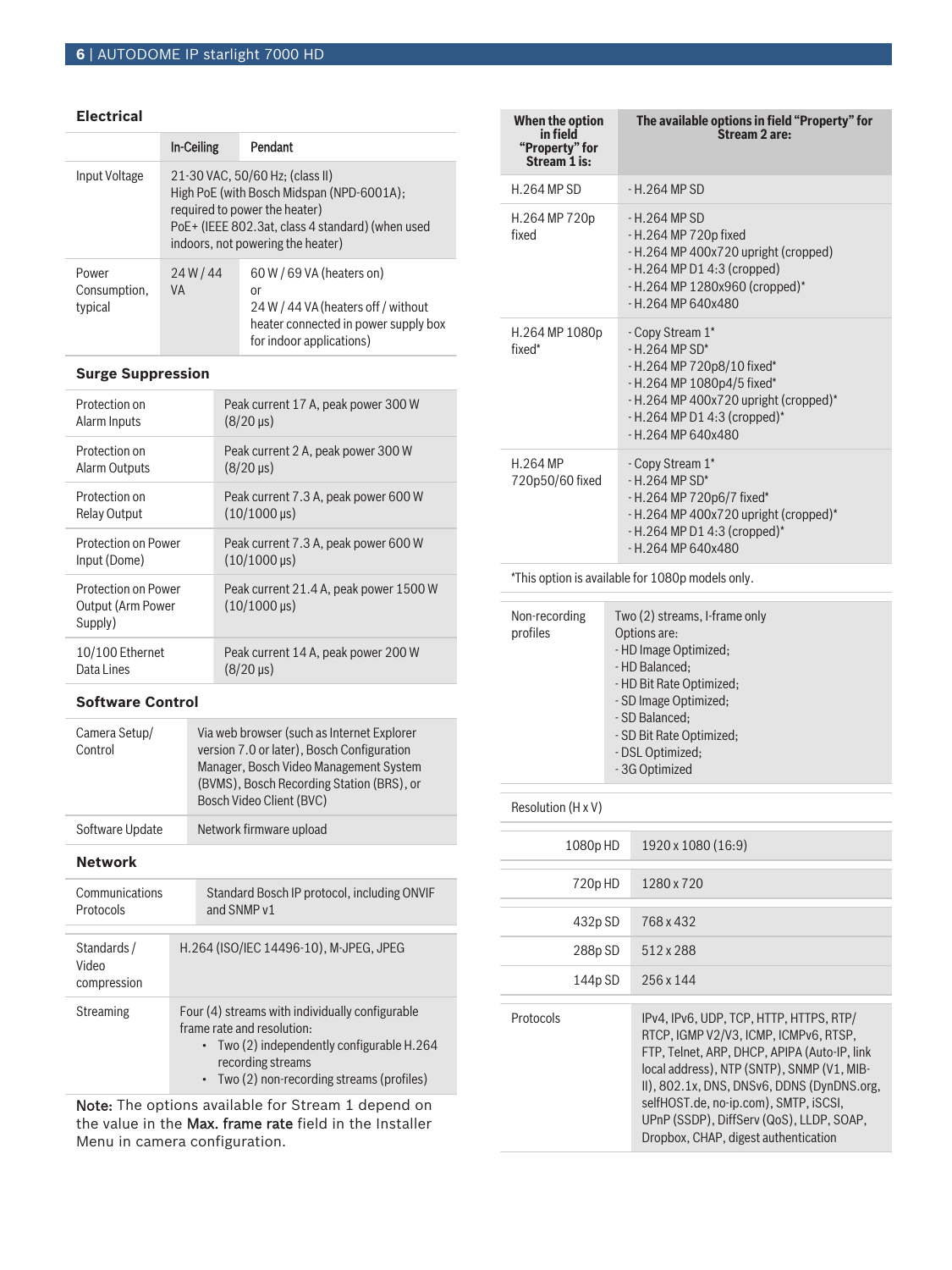# **7** | AUTODOME IP starlight 7000 HD

| <b>Fthernet</b>            | 10BASE-T/100BASE-TX, auto-sensing, half/<br>full duplex                              |
|----------------------------|--------------------------------------------------------------------------------------|
| Encryption                 | TLS 1.0, SSL, DES, 3DES, AES                                                         |
| Ethernet connector         | R.I45                                                                                |
| Connectivity               | <b>ONVIF Profile S, Auto-MDIX</b>                                                    |
| <b>GOP Structure</b>       | IP, IBP, IBBP                                                                        |
| Data Rate                  | 9.6 kbps to 6 Mbps                                                                   |
| Overall IP Delay           | 240 ms (typical)                                                                     |
| Audio                      |                                                                                      |
| - Standard                 | G.711, 8 kHz sampling rate<br>L16, 16 kHz sampling rate<br>AAC, 16 kHz sampling rate |
| - Signal-to-Noise<br>Ratio | $>50$ dB                                                                             |
| - Audio Streaming          | Bidirectional (full-duplex)                                                          |
| <b>Local Storage</b>       |                                                                                      |

| Memory Card Slot | User-supplied SD/SDHC/SDXC memory card<br>(maximum 2TB - SDXC)              |
|------------------|-----------------------------------------------------------------------------|
| Recording        | Continuous recording of video and audio,<br>alarm/events/schedule recording |

## **Fiber Optic Kit**

#### VG4-SFPSCKT

| Description                | Fiber Optic Ethernet Media Converter kit <sup>6</sup> .<br>Requires a small form-factor pluggable (SFP)<br>module (sold separately).      |
|----------------------------|-------------------------------------------------------------------------------------------------------------------------------------------|
| Data Interface             | <b>Ethernet</b>                                                                                                                           |
| Data Rate                  | $10/100$ Mbps<br>IEEE 802.3 Compliant<br><b>Full Duplex or Half Duplex Electrical Port</b><br><b>Full Duplex Optical Port</b>             |
| <b>Compatible Receiver</b> | CNFF <sub>2</sub> MC                                                                                                                      |
| Installation               | Installed inside a VG4-A-PA0, VG4-A-PA1,<br>VG4-A-PA2. VG4-A-PSU1. or a VG4-A-PSU2<br>power supply box with supplied mounting<br>hardware |

6. Kit available separately and must be installed inside the AUTODOME power supply box.

| <b>SFP Modules</b> |                                                                             |
|--------------------|-----------------------------------------------------------------------------|
| Description        | Interchangeable modules available for use with<br>MMF or SMF optical fiber. |
| Data Interface     | <b>Ethernet</b>                                                             |
| Data Rate          | $10/100$ Mbps<br>IEEE 802.3 Compliant                                       |

| Weight (all SFP<br>modules) | $0.23$ kg $(0.05 \text{ lb})$                                       |  |
|-----------------------------|---------------------------------------------------------------------|--|
| Dimensions (LxWxH)          |                                                                     |  |
| $\cdot$ SFP-2, SFP-3        | $55.5 \times 13.5 \times 8.5$ mm $(2.2 \times 0.5 \times 0.3)$ in.) |  |
| $\cdot$ SFP-25.<br>SFP-26   | $63.8 \times 13.5 \times 8.5$ mm $(2.5 \times 0.5 \times 0.3)$ in.) |  |

|          | <b>Type</b> | Connector | Wavelength<br>(transmit /<br>receive) | Max. Distance                              |
|----------|-------------|-----------|---------------------------------------|--------------------------------------------|
| SFP-2    | <b>MMF</b>  | Duplex LC | $1310 \, \text{nm}$ /<br>1310 nm      | 2 km<br>$(1.2 \text{ miles})$              |
| $SFP-3$  | <b>SMF</b>  | Duplex LC | $1310 \, \text{nm}$ /<br>1310 nm      | $20 \mathrm{km}$<br>$(12.4 \text{ miles})$ |
| $SFP-25$ | <b>MMF</b>  | Single SC | $1310 \, \text{nm}$ /<br>1550 nm      | 2 km<br>$(1.2 \text{ miles})$              |
| $SFP-26$ | <b>MMF</b>  | Single SC | $1550$ nm $/$<br>1310 nm              | 2 km<br>$(1.2 \text{ miles})$              |

#### Fiber Compatibility Optical Fiber Compatibility, MMF 50/125 µm MMF. For 50/125 µm fiber, subtract 4 dB from the specified optical budget value. Must meet or exceed fiber standard ITU-T G.651. Optical Fiber Compatibility, SMF 8–10/125 µm SMF. Must meet or exceed fiber standard ITU-T G.652. Optical Distance Specifications Specified transmission distances are limited to the optical loss of the fiber and any additional loss introduced by connectors, splices, and patch panels. The modules are designed to operate over the entire optical loss budget range, so they do not require a minimum loss in order to operate.

#### **Miscellaneous**

| Sectors / Title      | 16 independent sectors with 20 characters per<br>title                                                                                                                                                                                   |
|----------------------|------------------------------------------------------------------------------------------------------------------------------------------------------------------------------------------------------------------------------------------|
| <b>Privacy Masks</b> | 24 individually configurable privacy masks                                                                                                                                                                                               |
| Virtual Masks        | 24 individually configurable masks to hide parts of<br>the scene (background motion such as moving<br>trees, pulsating lights, busy roads, etc.) which<br>should not be considered for flow analysis to<br>trigger Intelligent Tracking. |
| Prepositions         | 256, each with 20 characters per title                                                                                                                                                                                                   |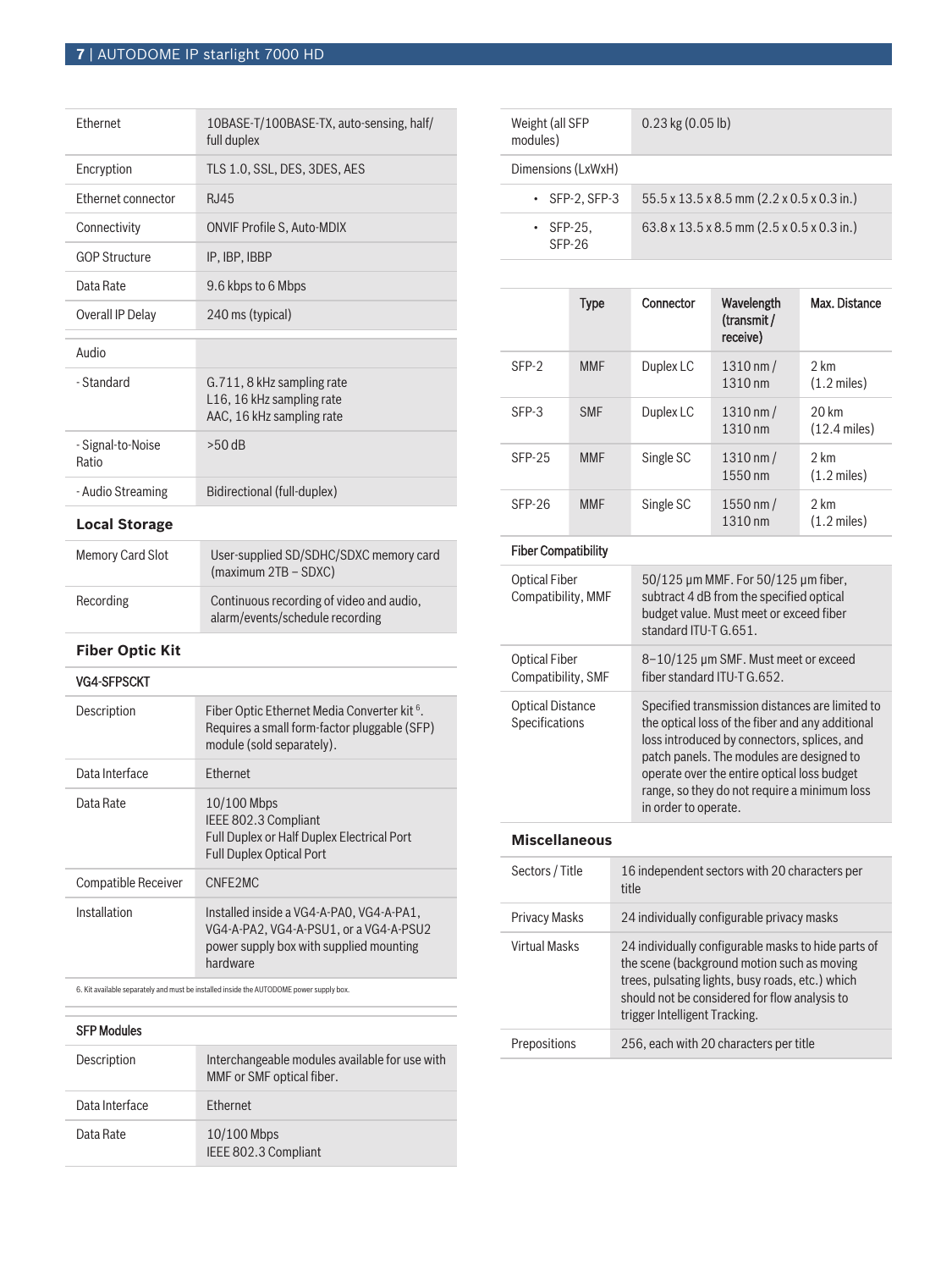| <b>Guard Tours</b>     | Two (2) types of tours:<br>• Recorded tours - two (2), maximum total<br>duration 30 minutes (depending on<br>amount of commands sent during<br>recording)<br>• Preset tour - one $(1)$ , consisting of up to<br>256 scenes consecutively, and (1)<br>customized up to 64 scenes |
|------------------------|---------------------------------------------------------------------------------------------------------------------------------------------------------------------------------------------------------------------------------------------------------------------------------|
| Supported<br>Languages | English, Czech*, Dutch, French, German, Italian,<br>Polish, Portuguese, Russian*, Spanish, Japanese,<br>Chinese<br>* Available with separate language upload                                                                                                                    |

## **User Connections**

| Power, Camera     | RJ-45 10/100 Base-TX Ethernet (High<br>Power-over-Ethernet (High PoE)) or PoE+<br>(IEEE 802.3at, class 4 standard)<br>21-30 VAC, 50/60 Hz |
|-------------------|-------------------------------------------------------------------------------------------------------------------------------------------|
| Power, Heater     | RJ-45 10/100 Base-TX Ethernet (High<br>Power-over-Ethernet (High PoE))<br>21-30 VAC, 50/60 Hz                                             |
| Video and Control | RJ-45 10/100 Base-TX Ethernet                                                                                                             |
| Alarm Inputs (7)  | 2 supervised; 5 non-supervised<br>Programmable for "normally open" or<br>"normally closed"                                                |
| Alarm Outputs (4) | 1 dry contact relay; 3 open collector/<br>transistor outputs<br>32 VDC @ 150 ma max.                                                      |
| Audio             | 1 x mono line in, 1 x mono line out                                                                                                       |
| Signal line in    | 12 kOhm typical, 1 Vrms max                                                                                                               |
| Signal line out   | 1 Vrms at 1.5 kOhm, typical                                                                                                               |

# **Environmental**

|                                                         | <b>In-Ceiling</b><br>(with acrylic bubble)               | Pendant<br>(with acrylic bubble)                                                                                                                                                                                                                    |
|---------------------------------------------------------|----------------------------------------------------------|-----------------------------------------------------------------------------------------------------------------------------------------------------------------------------------------------------------------------------------------------------|
| Ingress<br>Protection<br>Rating/Standard                | IP54, Plenum rated                                       | IP66, NEMA 4X                                                                                                                                                                                                                                       |
| Operating<br>Tempera-<br>ture (with heater<br>wired)    | $-10$ to $+40$ °C<br>$(+14 \text{ to } +104 \text{ °F})$ | $-34$ to $+74$ °C<br>$(-30 \text{ to } +165 \text{ }^{\circ}\text{F})$<br>(in accordance with<br>NEMA TS 2-2003<br>(R2008), section<br>2.1.5.1)<br>$-40$ to $+55$ °C<br>$(-40 \text{ to } +131 \text{ }^{\circ}\text{F})$<br>(continuous operation) |
| Operating<br>Tempera-<br>ture (without<br>heater wired) |                                                          | $-10$ to $+55$ °C<br>$(+14 \text{ to } +131 \text{ }^{\circ}\text{F})$<br>(continuous operation)                                                                                                                                                    |

| Storage<br>Tempera-<br>ture | $-40$ to $+60$ °C<br>$(-40 \text{ to } +140 \text{ °F})$ | $-40$ to $+60^{\circ}$ C<br>$(-40 \text{ to } +140 \text{ °F})$ |
|-----------------------------|----------------------------------------------------------|-----------------------------------------------------------------|
| Operating                   | 0% to 90% RH.                                            | 0% to 100% RH.                                                  |
| Humidity                    | non-condensing                                           | condensing $7$                                                  |

7 For outdoor pendants only, condensing humidity implies moisture can condense to water droplets.

# Note: TS2 conformance applies to outdoor models only.

# **Construction**

| Dimensions                             | See dimensional drawings                                                   |
|----------------------------------------|----------------------------------------------------------------------------|
| Weight                                 |                                                                            |
| In-ceiling<br>$\bullet$                | $2.59$ kg $(5.71$ lb)                                                      |
| Indoor/Outdoor<br>$\bullet$<br>Pendant | $3.07$ kg $(6.77$ lb)                                                      |
| <b>Bubble Size</b>                     | 153.1 mm diameter (6.03 in.)                                               |
| <b>Construction Material</b>           |                                                                            |
| Housing<br>$\bullet$                   | In-ceiling: Magnesium<br>Pendant: Cast aluminum                            |
| <b>Bubble</b>                          | In-ceiling: HD High-resolution acrylic<br>Pendant: High-resolution acrylic |
| <b>Standard Color</b>                  | <b>White (RAL 9003)</b>                                                    |
| <b>Standard Finish</b>                 | Powder coated, sand finish                                                 |

# **Mounts/Accessories**

Bubbles

# In-ceiling

| Clear HD high-resolution acrylic                                               | VGA-BUBHD-CCLA            |
|--------------------------------------------------------------------------------|---------------------------|
| Tinted HD high-resolution acrylic<br>(Included with in-ceiling camera models.) | VGA-BUBHD-CTIA            |
| Pendant                                                                        |                           |
| Clear high-resolution acrylic<br>(Included with pendant camera models.)        | VGA-BUBBLE-PCLA           |
| Tinted high-resolution acrylic                                                 | VGA-BUBBLE-PTIA           |
| Clear rugged IK10-rated nylon                                                  | VGA-BUBBLE-IK10           |
|                                                                                |                           |
| <b>Pendant Arm Mounts</b>                                                      |                           |
| Wall Arm (No Transformer)                                                      | $VG4-A-PAO$               |
| Wall Arm (120/230 VAC Transformer)                                             | VG4-A-PA1/<br>$VG4-A-PA2$ |
| Pendant Arm with Wiring                                                        | VGA-PFND-ARM              |
| Mounting plate for VGA-PEND-ARM                                                | <b>VGA-PEND-WPLATE</b>    |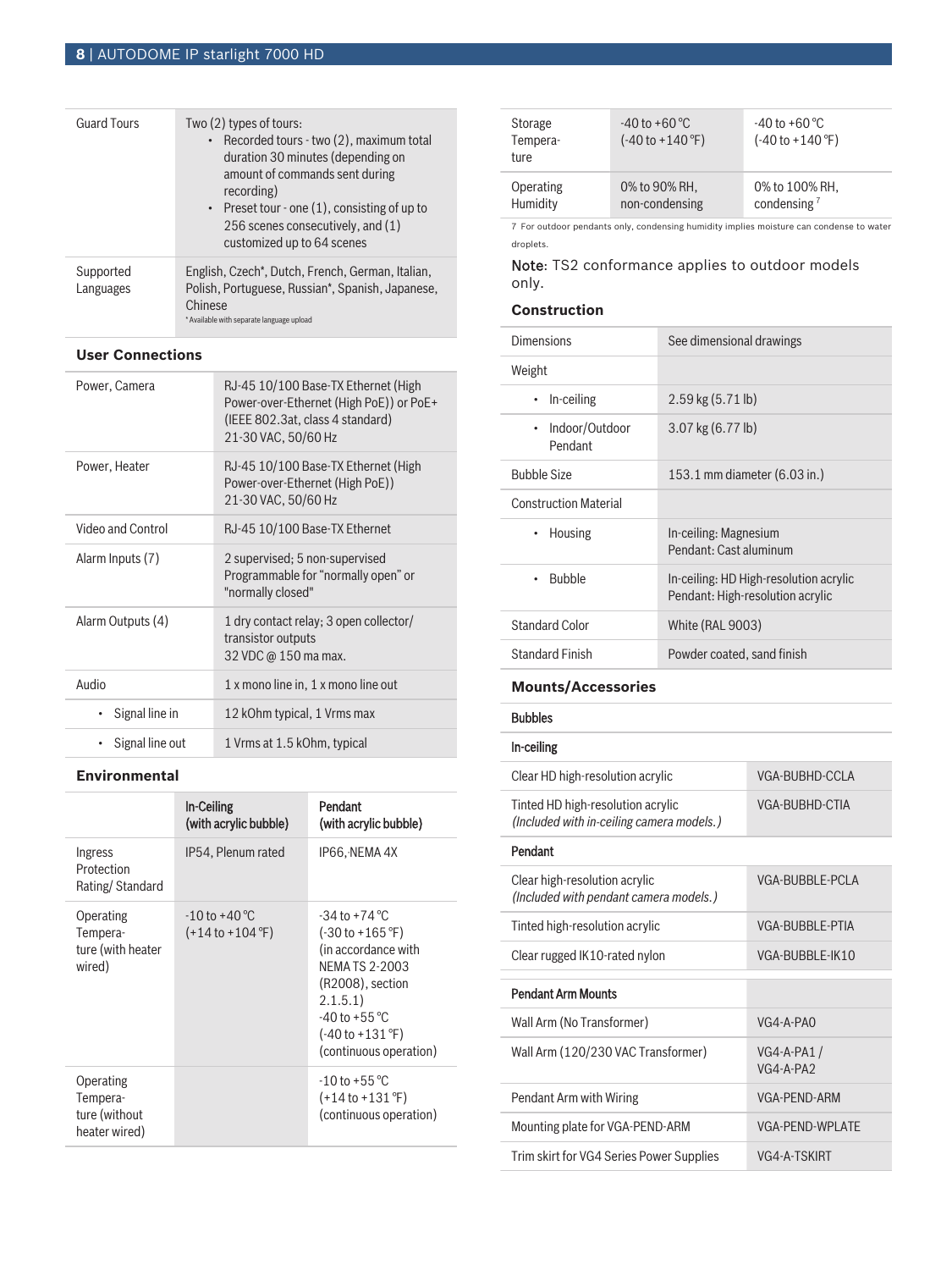| <b>Optional Mounting Plates for Arm Mounts</b>                                      |                                                          |
|-------------------------------------------------------------------------------------|----------------------------------------------------------|
| <b>Corner Mounting Plate</b>                                                        | VG4-A-9542                                               |
| Mast (Pole) Mounting Plate                                                          | VG4-A-9541                                               |
| <b>Pendant Pipe Mounts</b>                                                          |                                                          |
| Pipe Mount Cap                                                                      | VG4-A-9543                                               |
| <b>Pendant Roof Mounts</b>                                                          |                                                          |
| Roof (Parapet) Mount<br>(VG4-A-9543 Pipe Mount Cap required. Available separately.) | VGA-ROOF-MOUNT<br>(1.5-inch NPT tapered<br>male threads) |
| <b>Optional Mounting Plates for Roof Mounts</b>                                     |                                                          |
| <b>Flat Roof Adapter for Parapet Mount</b>                                          | LTC 9230/01                                              |
| In-ceiling Support Kits                                                             |                                                          |
| Bracket for suspended or drop ceilings                                              | VGA-IC-SP                                                |
| <b>Power Supplies</b>                                                               |                                                          |
| High PoE Midspan 60W, single port, AC in                                            | NPD-6001A                                                |
| Outdoor Power Supply Box, no transformer                                            | VG4-A-PSUO                                               |
| Outdoor Power Supply Box (120/230 VAC<br>Transformer)                               | VG4-A-PSU1/<br>VG4-A-PSU2                                |
| Fiber Optic Kit                                                                     | VG4-SFPSCKT                                              |

# **Dimensional Drawings**



*AUTODOME 7000 – Slot for SD card*

1 Slot for SD card



# *AUTODOME 7000 Dimensions – Pendant, Pipe*

- 1 Power supply box and sunshield
- 4 Power supply box
- 2 Sunshield removed 5 Trim skirt
- 3 Mounting plate



*AUTODOME 7000 Dimensions – In-ceiling*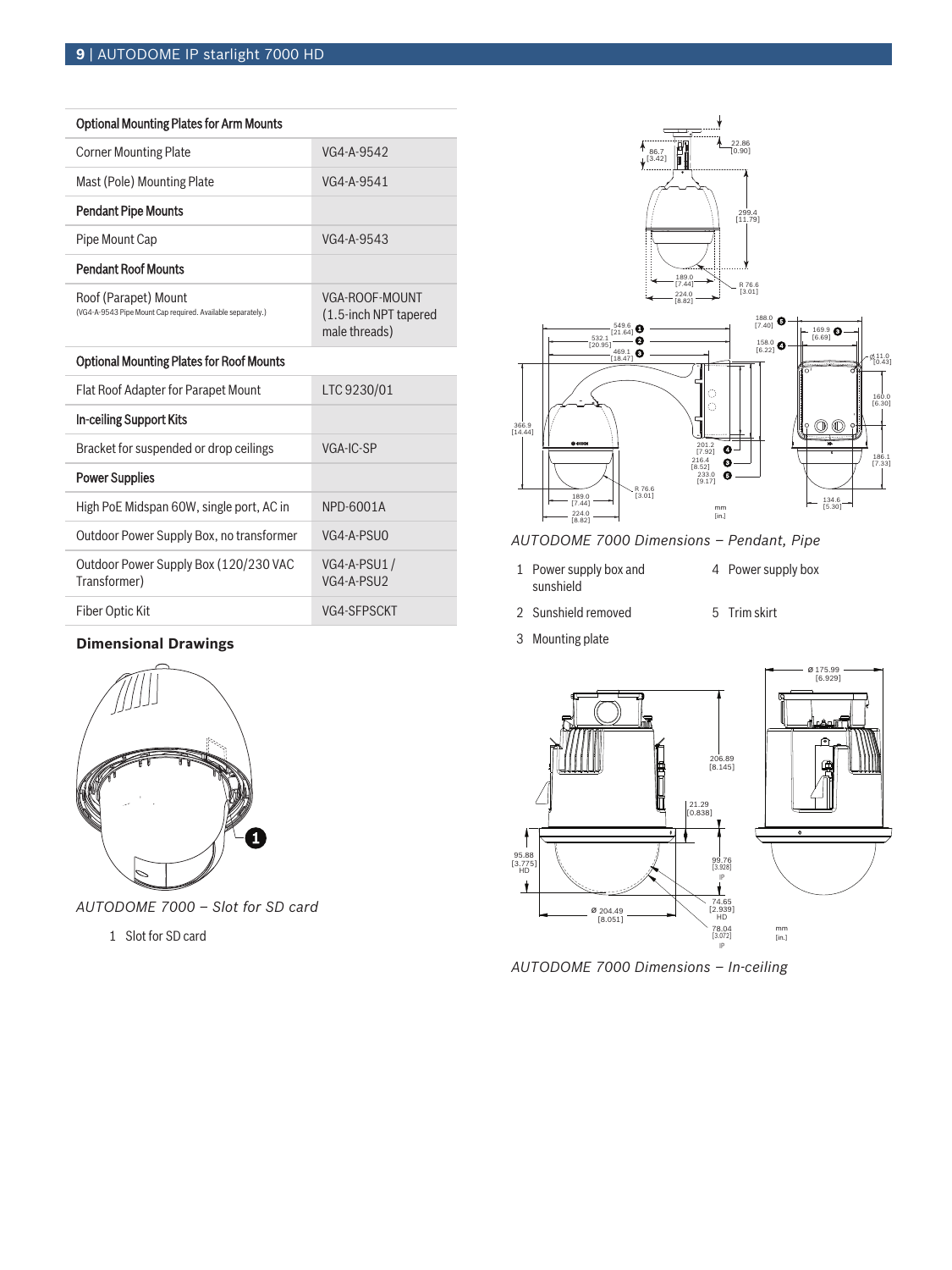

## *AUTODOME Dimensions - Mounts*

- 1 Mast Mount 1 Mast Mount
- 
- 

- 2 Corner Mount 12 Corner Mount
- 3 Pipe Mount 6 Power Supply for Pipe and Roof Mounts

## **Ordering information**

# **AUTODOME IP starlight 7000 HD**

Superb quality indoor/outdoor IP PTZ dome camera. 1080p HD resolution; 30x optical zoom; IVA; PoE; iSCSI/SD; multiple pre-programmed user modes; H. 264 quad-streaming (CPP4); IP66. Pendant mount, clear bubble.

Order number **VG5-7230-EPC5**

## **AUTODOME IP starlight 7000 HD**

Superb quality indoor/outdoor IP PTZ dome camera. 1080p HD resolution; 30x optical zoom; IVA; PoE; iSCSI/SD; multiple pre-programmed user modes; H. 264 quad-streaming (CPP4); IP66. Pendant mount, IK10-rated bubble. Available in specific regions only. Order number **VG5-7230-EPR5**

#### **AUTODOME IP starlight 7000 HD**

Superb quality indoor IP PTZ dome camera. 1080p HD resolution; 30x optical zoom; IVA; PoE; iSCSI/SD; multiple pre-programmed user modes; H.264 quadstreaming (CPP4); IP66. In-ceiling mount, tinted bubble.

Order number **VG5-7230-CPT5**

## **Accessories**

#### **High PoE Midspan, 60 W, single port, AC in**

High Power, 60 W Single Port PoE Midspan with AC in Order number **NPD-6001A**

## **VG4-A-PSU0 24 VAC Power Supply Unit**

Power supply, 24 VAC input, for a PTZ camera in the AUTODOME Series. White, aluminum enclosure with cover, rated IP66 and IK 08. 100 W output. Optional trim skirt (sold separately). Order number **VG4-A-PSU0**

#### **VG4-A-PSU1 120 VAC Power Supply Unit**

Power supply with transformer, 120 VAC input, for an AUTODOME or MIC7000 Series PTZ camera. White, aluminum enclosure with cover, rated IP66 and IK 08. 100 W output. Optional trim skirt (sold separately). Order number **VG4-A-PSU1**

#### **VG4-A-PSU2 230 VAC Power Supply Unit**

Power supply with transformer, 230 VAC input, for an AUTODOME or MIC7000 Series PTZ camera. White, aluminum enclosure with cover, rated IP66 and IK 08. 100 W output. Optional trim skirt (sold separately). Order number **VG4-A-PSU2**

## **VG4‑SFPSCKT Fiber Optic Ethernet Media Converter Kit**

Ethernet media converter video transmitter/data receiver fiber optic kit for AUTODOME cameras and for MIC-IP-PSU for MIC analog cameras. Order number **VG4-SFPSCKT**

#### **SFP‑2 Small Form‑factor Pluggable Optical Interface**

SFP Fiber Optic Module, Multi-mode, 1310 nm, 2 km (1.2 miles), 2 LC connectors Order number **SFP-2**

#### **SFP‑3 Small Form‑factor Pluggable Optical Interface**

SFP Fiber Optic Module, Single-mode, 1310 nm, 20 km (12.4 miles), 2 LC connectors Order number **SFP-3**

## **SFP‑25 Small Form‑factor Pluggable Optical Interface**

SFP Fiber Optic Module, Multi-mode, 1310/1550 nm, 2 km (1.2 miles), 1 SC connector Order number **SFP-25**

## **SFP‑26 Small Form‑factor Pluggable Optical Interface**

SFP Fiber Optic Module, Multi-mode, 1550/1310 nm, 2 km (1.2 miles), 1 SC connector Order number **SFP-26**

## **VG4-A-PA0 Pendant Arm Mount**

Pendant arm mount with power supply box for an AUTODOME Series camera, no transformer, white Order number **VG4-A-PA0**

## **VG4-A-PA1 Pendant Arm Mount with 120 VAC Transformer**

Pendant arm mount with power supply box for an AUTODOME Series camera with a 120 VAC transformer, white Order number **VG4-A-PA1**

## **VG4-A-PA2 Pendant Arm Mount with 230 VAC Transformer**

Pendant arm mount with power supply box for an AUTODOME Series camera with a 230 VAC transformer, white Order number **VG4-A-PA2**

#### **VGA-PEND-ARM Pendant Arm with Wiring**

Compatible with an AutoDome Series pendant housing Order number **VGA-PEND-ARM**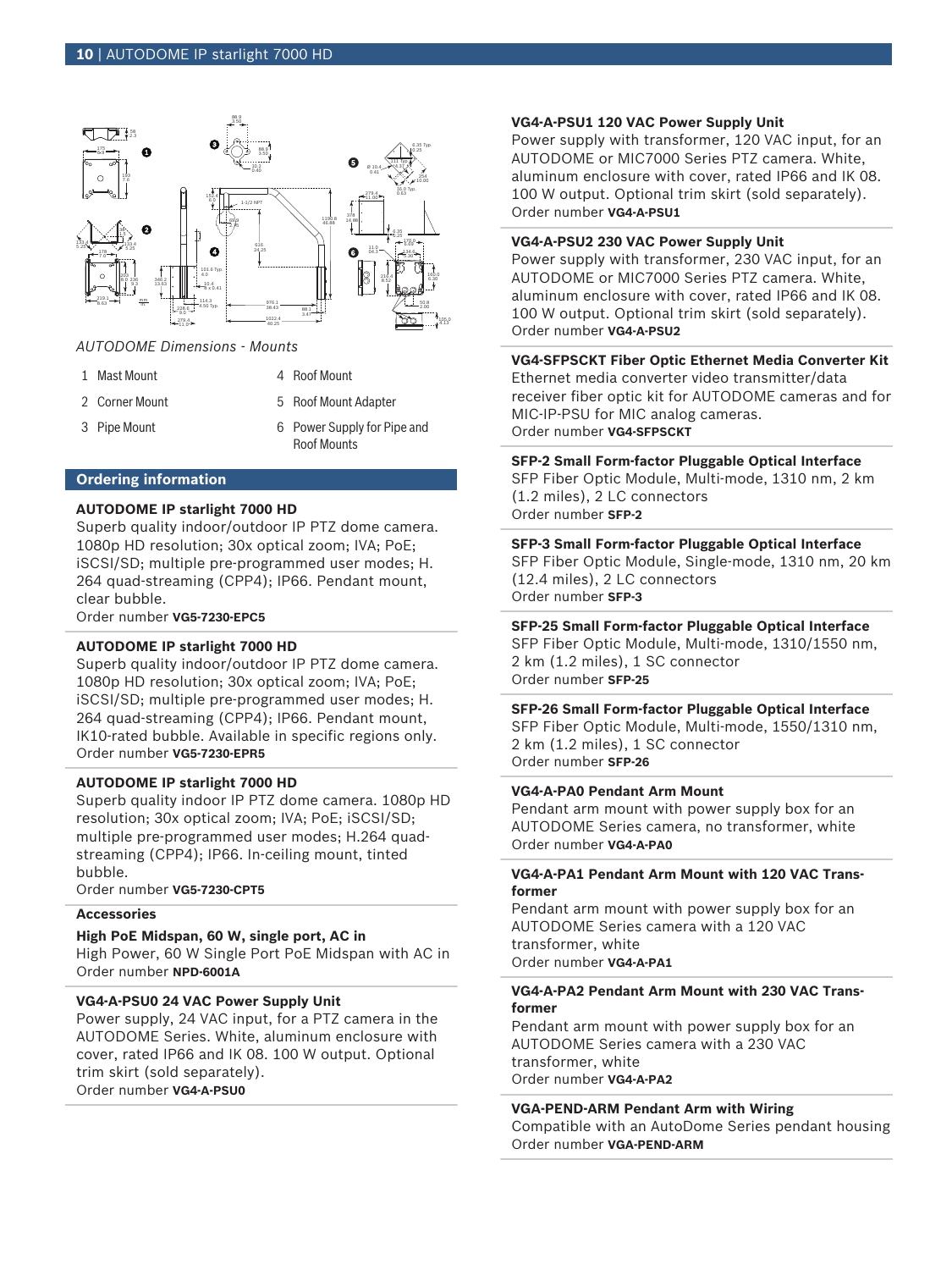#### **VGA-PEND-WPLATE Mounting Plate**

Mounting plate for VGA-PEND-ARM, compatible with an AutoDome Series camera Order number **VGA-PEND-WPLATE**

# **VGA-ROOF-MOUNT Roof Mount**

Roof parapet mount, white VG5-6xx/7xxx cameras require VG4-A-9543 Pipe Mount (sold separately). NEZ-5130-/NEZ-5230- cameras require NDA-ADPTR-NPTMET (sold separately) Order number **VGA-ROOF-MOUNT**

## **LTC 9230/01 Flat Roof Mount Adapter**

For mounting a unit in an upright position on a flat surface for roof parapet mount VGA-ROOF-MOUNT Order number **LTC 9230/01**

## **VG4-A-9541 Pole Mount Adapter**

Pole mount adapter for an AUTODOME pendant arm or a DINION imager, designed for poles with a diameter of 100‑380 mm (4‑15 in.), white Order number **VG4-A-9541**

#### **VG4-A-9542 Corner Mount Adapter**

Corner mount adapter for an AUTODOME pendant arm or a DINION imager Order number **VG4-A-9542**

#### **VG4-A-9543 Pipe Mount**

Pipe mount, white, for an AutoDome Series pendant housing Order number **VG4-A-9543**

#### **VGA-IC-SP In-ceiling Support Kit**

Suspended ceiling support kit for dome cameras. Aperture Ø177 mm (Ø7 in); maximum supported weight 11.3 kg (25 lb) Order number **VGA-IC-SP**

# **VGA-SBOX-COVER Cover for AutoDome Power Supply Boxes**

Order number **VGA-SBOX-COVER**

#### **VG4-A-TSKIRT Trim Skirt for AutoDome Power Supply Boxes**

Trim skirt for the following AutoDome Series power supply boxes: VG4-A-PSU0, VG4-A-PSU1, and VG4-A-PSU2 Order number **VG4-A-TSKIRT**

# **VGA-BUBBLE-PCLA Clear High-resolution Bubble for a Pendant Housing**

Low-impact acrylic bubble Order number **VGA-BUBBLE-PCLA**

## **VGA-BUBBLE-PTIA Tinted High-resolution Bubble for a Pendant Housing** Low-impact acrylic bubble

Order number **VGA-BUBBLE-PTIA**

#### **VGA-BUBLRG-CCLA AD Large InCeil Can HighRes Bubble Clear**

Order number **VGA-BUBLRG-CCLA**

#### **VGA-BUBLRG-CTIA AD Large InCeil Can HighRes Bubble Tint**

Order number **VGA-BUBLRG-CTIA**

**VGA-BUBHD-CTIA Tinted HD High-Resolution Acrylic Bubble for In-Ceiling AUTODOME cameras** Order number **VGA-BUBHD-CTIA**

## **VGA-BUBBLE-IK10 IK10 Bubble for pendant housing** IK10-rated bubble qualified for use with AUTODOME 7000 HD cameras with pendant housings Order number **VGA-BUBBLE-IK10**